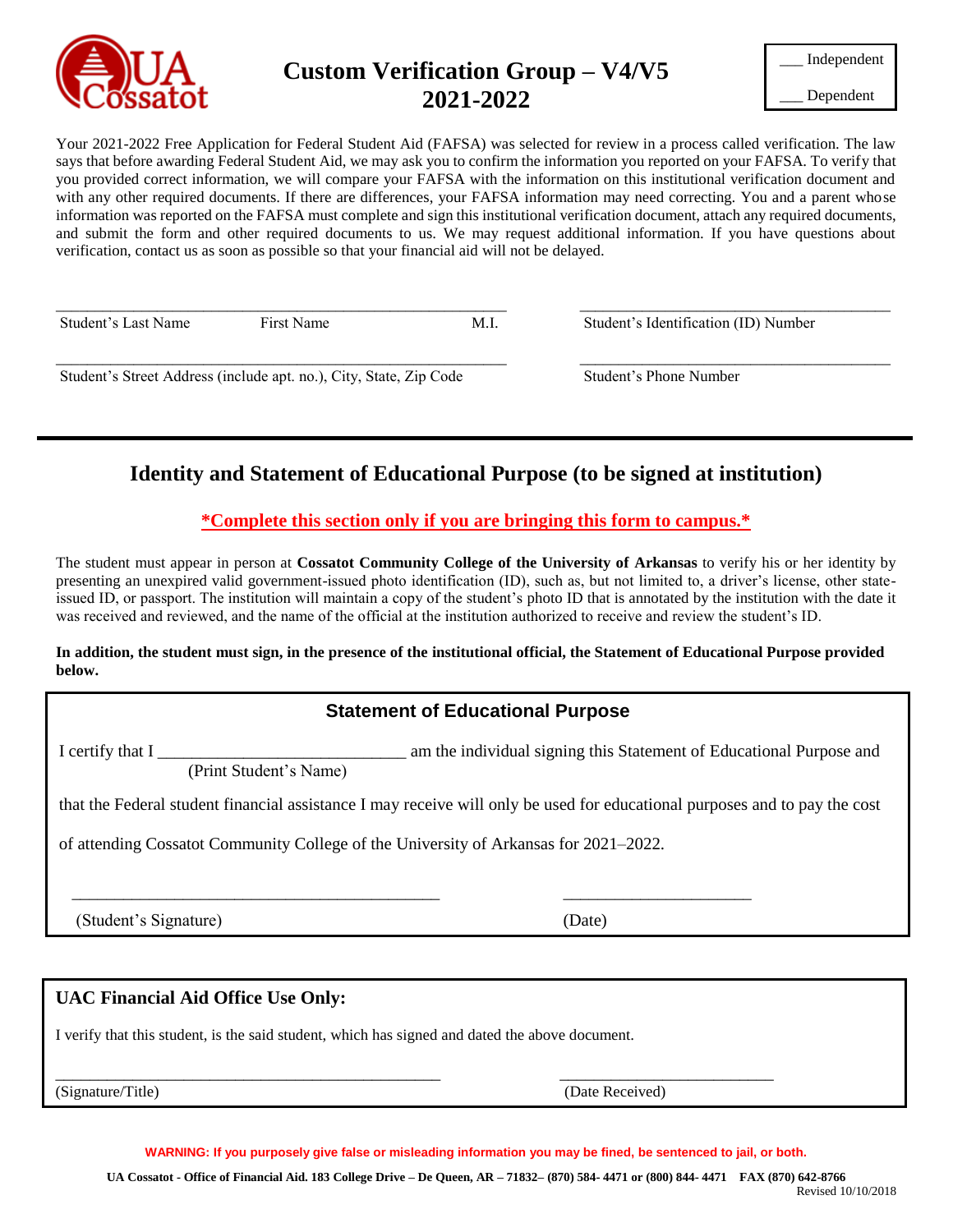## **Identity and Statement of Educational Purpose (To Be Signed in the Presence of a notary)**

**\*Complete this page only if you are mailing in this form.\***

If the student is unable to appear in person at Cossatot Community College of the University of Arkansas to verify his or her identity, the student must provide to the institution:

- (a) A copy of the unexpired valid government-issued photo identification (ID) that is acknowledged in the notary statement below, or that is presented to a notary, such as, but not limited to, a driver's license, other state-issued ID, or passport; and
- (b) The original Statement of Educational Purpose provided below, which must be notarized. If the notary statement appears on a separate page than the Statement of Educational Purpose, there must be a clear indication that the Statement of Educational Purpose was the document notarized.

| <b>Identity and Statement of Educational Purpose</b>                                                                  |        |  |  |  |
|-----------------------------------------------------------------------------------------------------------------------|--------|--|--|--|
| am the individual signing this Statement of Educational Purpose<br>I certify that I<br>(Print Student's Name)         |        |  |  |  |
| and that the Federal student financial assistance I may receive will only be used for educational purposes and to pay |        |  |  |  |
| the cost of attending Cossatot Community College of the University of Arkansas for 2021-2022.                         |        |  |  |  |
|                                                                                                                       |        |  |  |  |
| (Student's Signature)                                                                                                 | (Date) |  |  |  |
|                                                                                                                       |        |  |  |  |
|                                                                                                                       |        |  |  |  |
| <b>Notary's Certificate of Acknowledgement</b>                                                                        |        |  |  |  |

|                                                         | State of City/County of City/County of                  | On                                                                |
|---------------------------------------------------------|---------------------------------------------------------|-------------------------------------------------------------------|
|                                                         |                                                         | (Date)                                                            |
|                                                         | (Notary's Name)                                         | personally appeared,                                              |
| (Printed Name of Signer)                                |                                                         | ____, and provided to me on the basis of satisfactory evidence of |
| identification                                          | (Type of unexpired government-issued photo ID provided) | to be the above-named person who signed the                       |
| foregoing instrument. WITNESS my hand and official seal |                                                         | (Seal)                                                            |
|                                                         | (Date)                                                  | (Notary Signature)                                                |